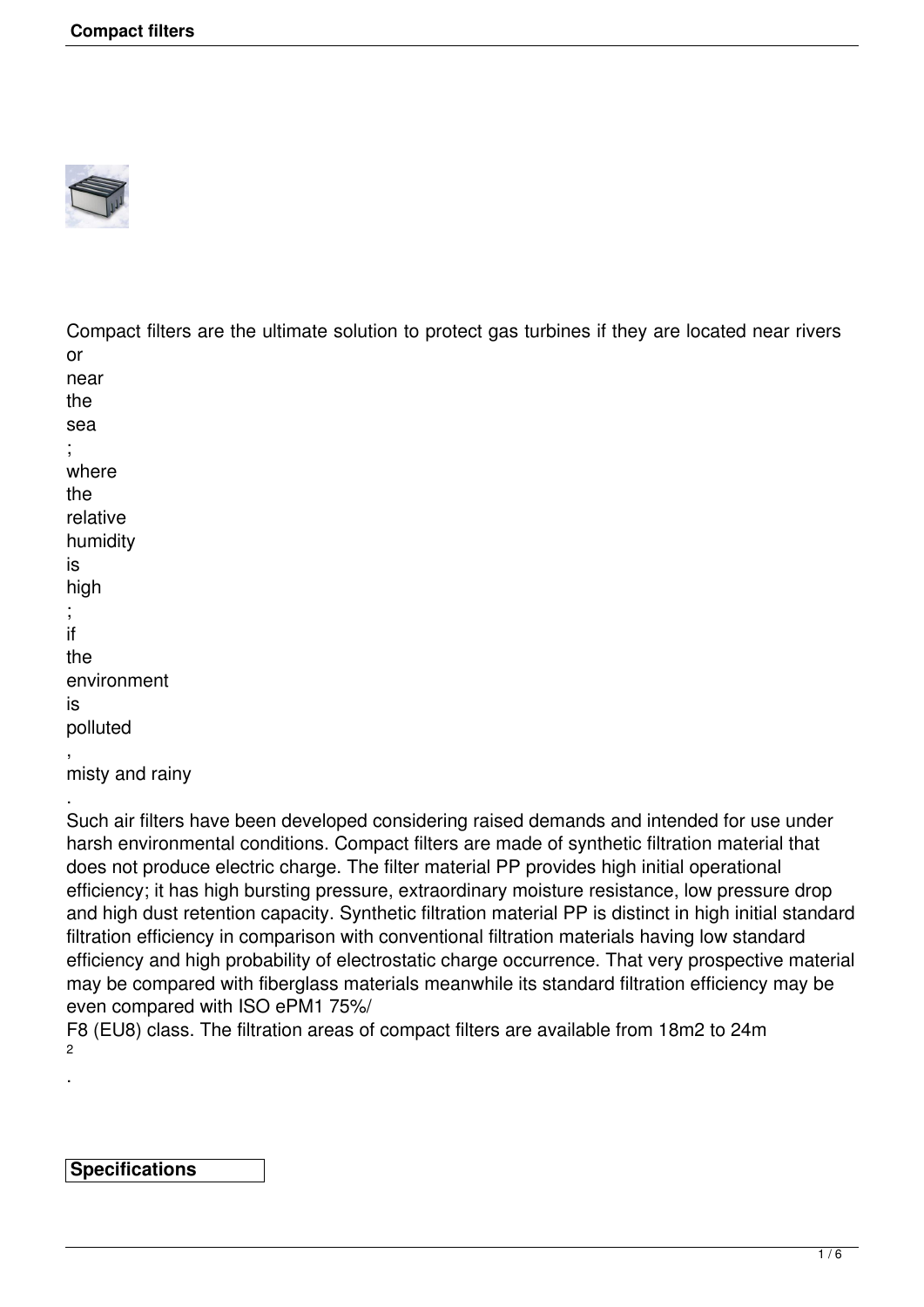Dimensions (W x H x D)

592x592x292

592x592x292

592x592x292

**Material** 

Synthetic compound

Synthetic compound

Synthetic compound

Filtration area

19m 2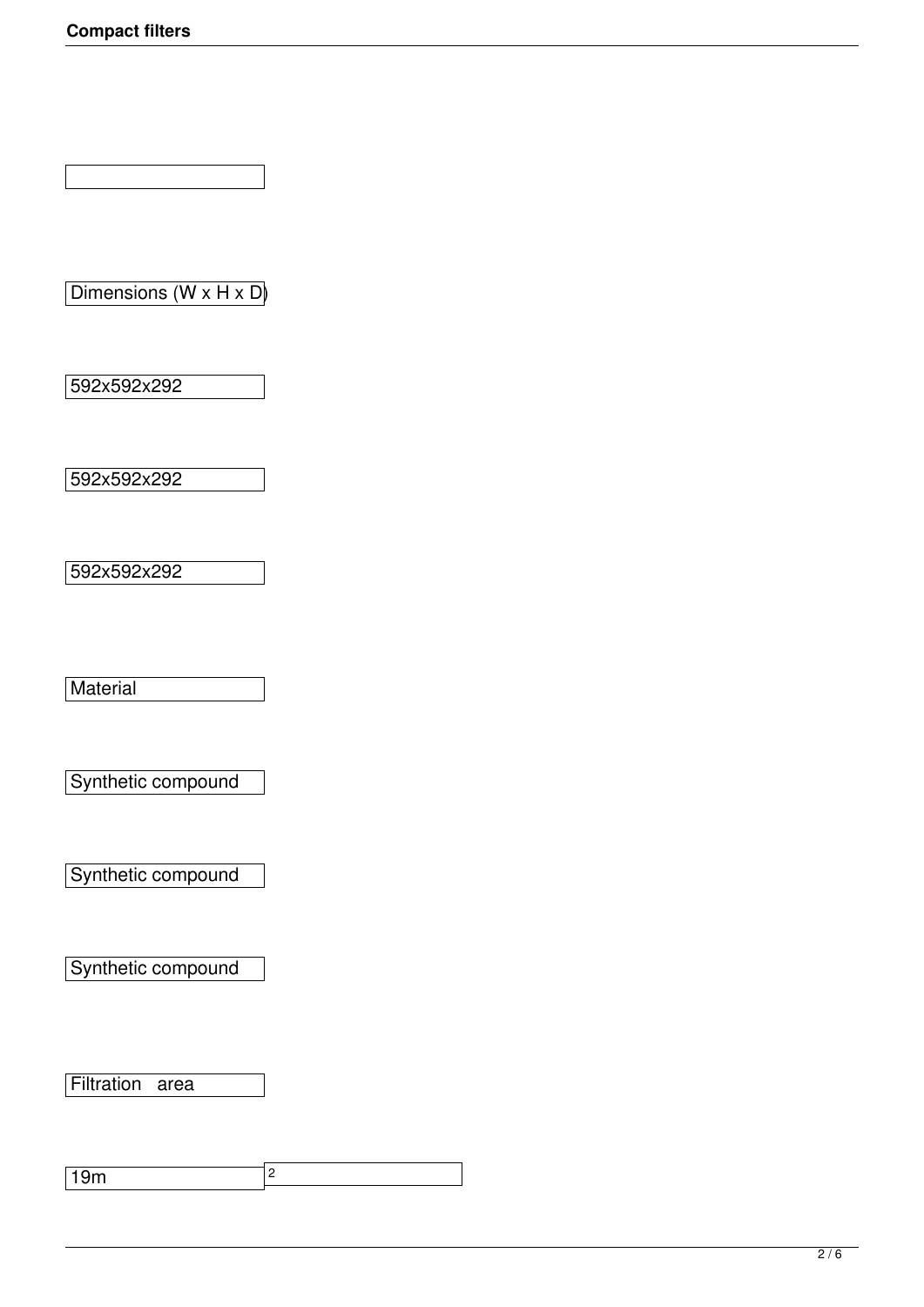19m 2

19m 2

Electrostatic charge

No

No

No

Filter class (ISO16890 / EN779)

**ISO ePM10 85%/ M6**

**ISO ePM2.5 80%/ F7**

**ISO ePM1 75%/ F8**

Initial drop of pressure @ 3400 m  $\sqrt{h}$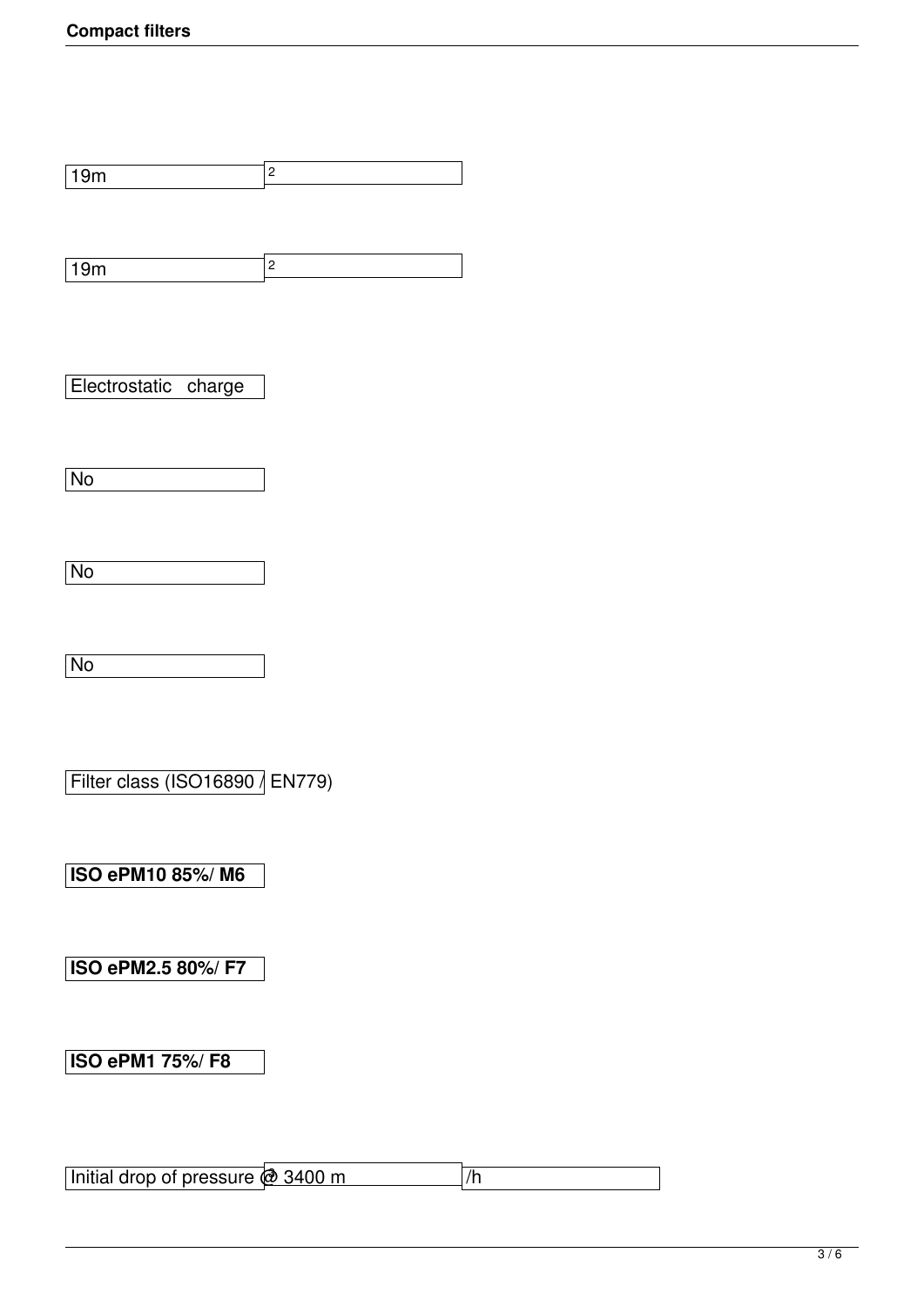61 Pa

72 Pa

91 Pa

Dust retention capacity

 $\sqrt{598\%}$ 

 $\sqrt{599\%}$ 

 $599%$ 

Medium efficiency  $@$   $@$ .4  $µm$ 

61%

82%

92%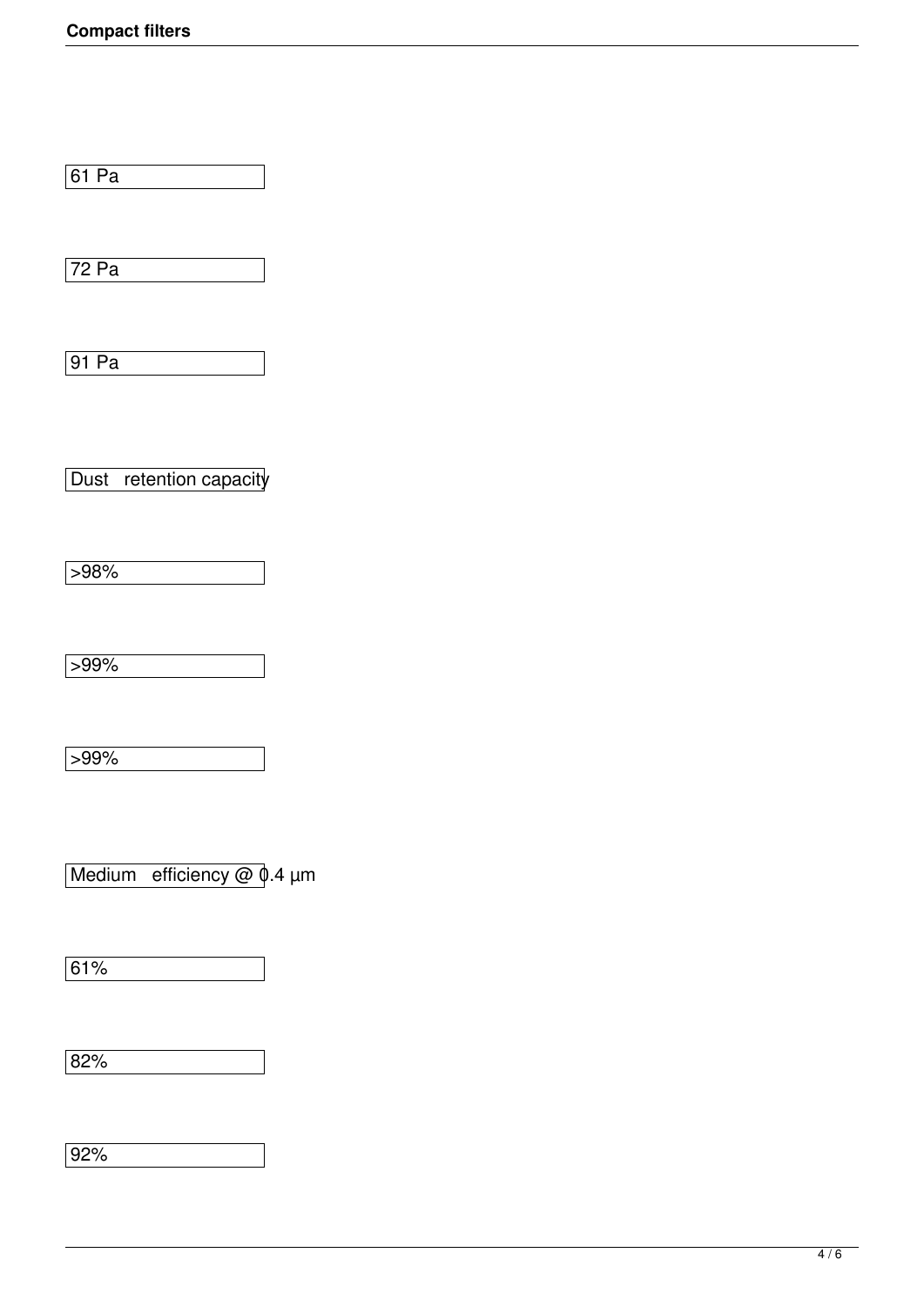Dust retention capacity @ 450 Pa

763 g

655 g

605 g

**Bursting** pressure

>5000 Pa

>5000 Pa

 $5000 Pa$ 

Maximum temperature

80°C

80°C